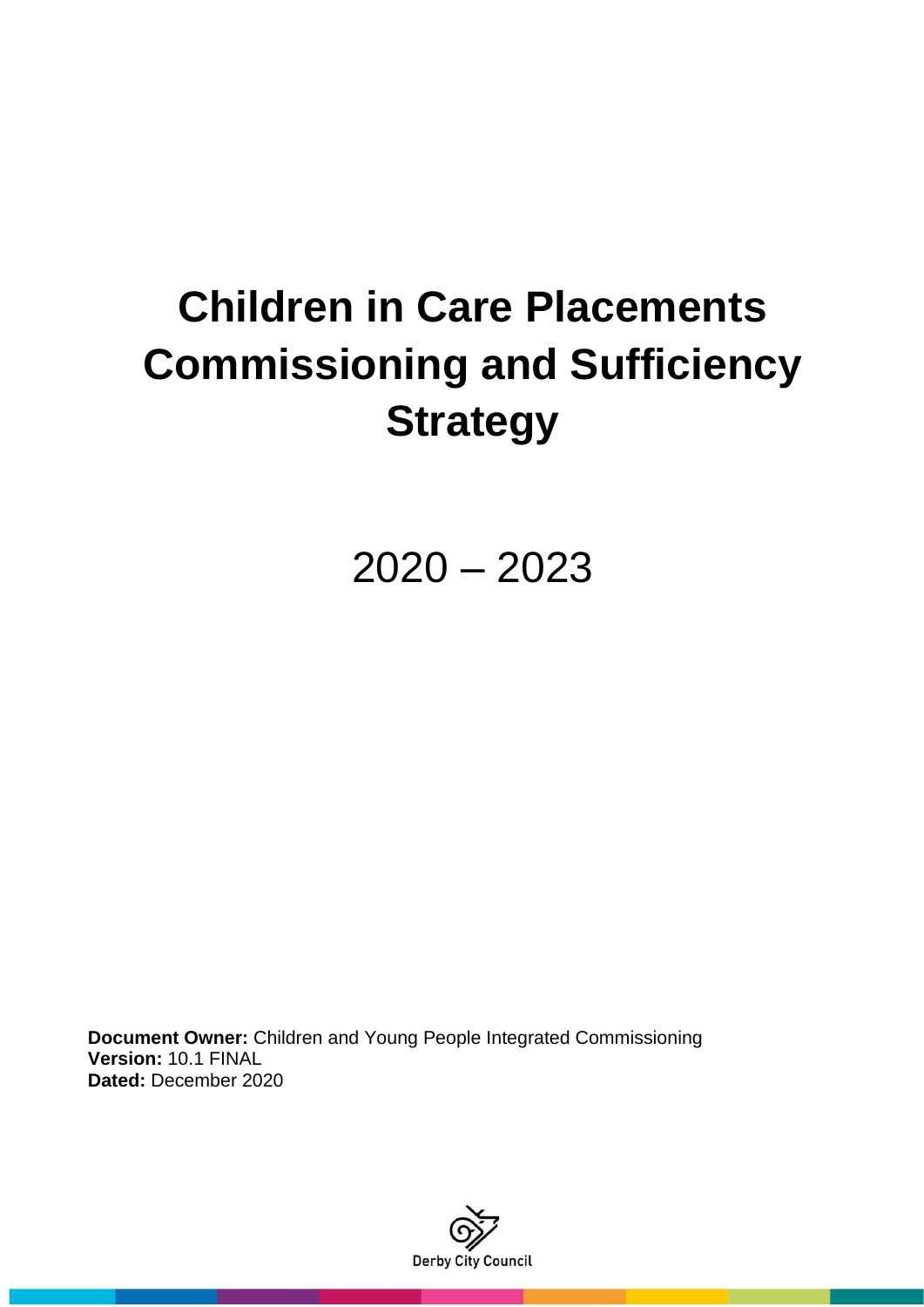# **Contents**

| <b>Appendix 2: References</b>                           | Page 14 |
|---------------------------------------------------------|---------|
| <b>Appendix 1: Children in Care Population Analysis</b> | Page 10 |
| 4. Recommendations to improve sufficiency               | Page 9  |
| 3. Commissioning Direction                              | Page 5  |
| 2. About Derby                                          | Page 3  |
| 1. Introduction                                         | Page 3  |

If you are a provider and would like more information or considering provision in Derby, please contact:

ChildPlacementsTeam@derby.gov.uk on 01332 64 2699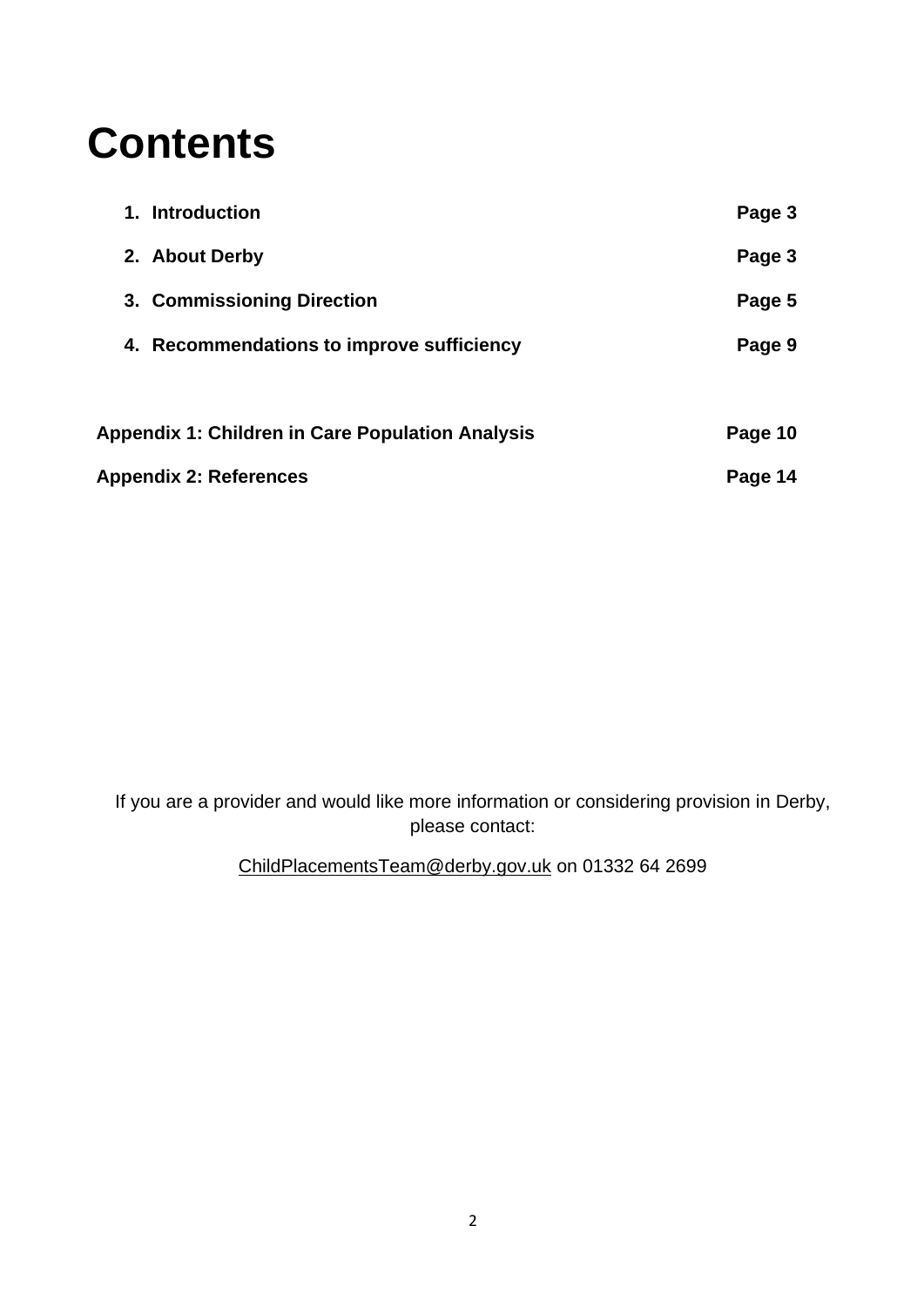## **1. Introduction**

The Derby 2020 – 2023 Placement Sufficiency Strategy details how Derby City Council intends to meet the 'Sufficiency Duty' <sup>1</sup> set out in Section 22G of the Children Act 1989. It:

- Sets out the Council's vision and approach to meeting its responsibilities to provide secure, safe and appropriate accommodation to children in need, children in care and care leavers over the next three years,
- Is informed by current and anticipated sufficiency requirements, market changes, gaps and opportunities, drawing on a wide range of available national, regional and local data, and
- Identifies the key challenges that we face in achieving sufficiency and our approach to overcoming them.

Consideration has also been given to the independent report, Foster care in England (February 2018). Sir Martin Narey and Mark Owers's independent review of the fostering system in England contains recommendations to the government about improving foster care, noting a key focus is improving relationships with providers is critical. Providers themselves will need to have an integral role in sufficiency planning and be given greater opportunities to become involved in market development

## **2. About Derby**

Derby City is city built on science and industry. It's a diverse, compact city of 30 square miles in the East Midlands with a population of 257,000 people including 59,670 children and young people under the age of 18.

There are a number of challenges:

• The city is divided into 17 wards and is ranked as the 55th most deprived local authority, with some of our wards being the most deprived in the country.<sup>2</sup>



A raft of local intelligence ensures we continually review our approach to meet the needs of children and young people.

<sup>&</sup>lt;sup>1</sup> Duty to take steps that secure, so far as reasonably practicable, sufficient accommodation within the authority's area which meets the needs of children that the local authority are looking after; and whose circumstances are such that it would be consistent with their welfare for them to be provided with accommodation that is in the local authority's area ('the sufficiency duty')."

<sup>&</sup>lt;sup>2</sup> Derby has been identified as a social mobility cold spot, thereby benefitting from the Department for Education (DfE) Opportunity Areas programme of additional funding for Children and Young People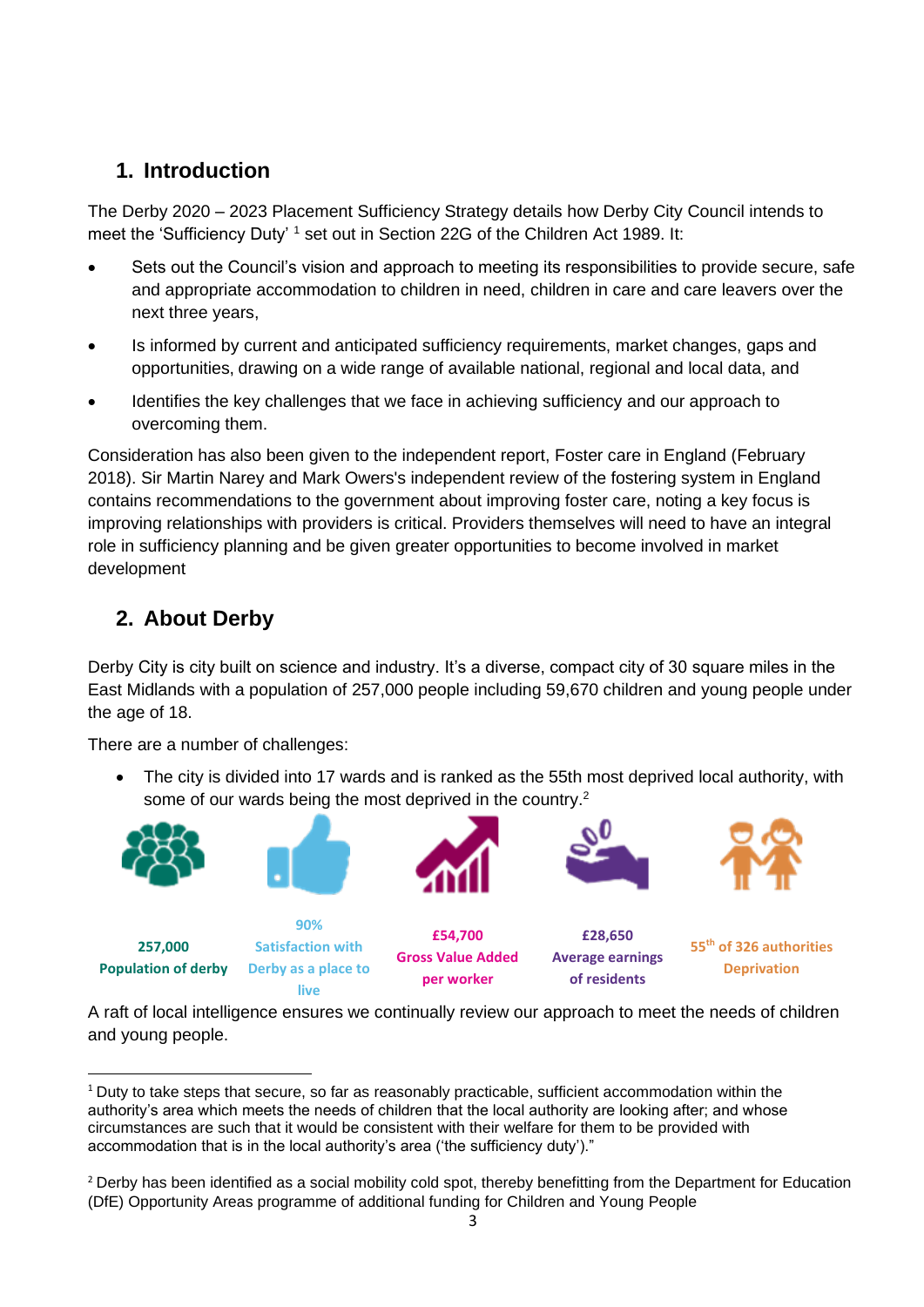#### **Vision for the City**

Our Council Plan<sup>3</sup> 2019-2023 outlines our vision for Derby. For children and young people this is about providing the ambition and opportunity to succeed, be healthy and happy:



#### **Vision for Children**

Derby's Children and Young People Plan 2020-22 sets out the wider context for working in partnership in children's services in Derby City, with a vision of '**Healthy children and young people, thriving families'** with the key outcomes of:

| More people feeling safe | Improved health equality | Improved life chances |
|--------------------------|--------------------------|-----------------------|
|--------------------------|--------------------------|-----------------------|

#### **Key challenges**

- Derby is a small, culturally diverse city with a population of 251,423 representing 182 nationalities.
- The population of Derby is younger, and more deprived than the England average and there are some significant gaps between the health and well-being of residents across the different wards of the city and pockets of diverse communities.
- Unemployment, domestic abuse, alcohol and substance misuse, and immigration all impact on the volume and complexity of needs presented by children and young people. Derby's Children in Care (CiC) population has been increasing over the last 12 months<sup>4</sup> and is now at a 6 year high, higher than both the national average and average of its statistical neighbours.
- Increases in the number of children and young people requiring placements and changes in the needs of those young people, combined with a shrinking public sector, legislative changes (particularly from welfare reform) and local factors have all impacted upon local sufficiency requirements.
- Improving outcomes for children in care, particularly those highly complex children and young people, who often have multiple needs and display highly challenging behaviours which lead to placement instability and escalating care needs, is a challenge.

<sup>3</sup> https://www.derby.gov.uk/council-and-democracy/councillors-democracy-elections/policies-plans/council-plan/

<sup>4</sup> to 31 March 2020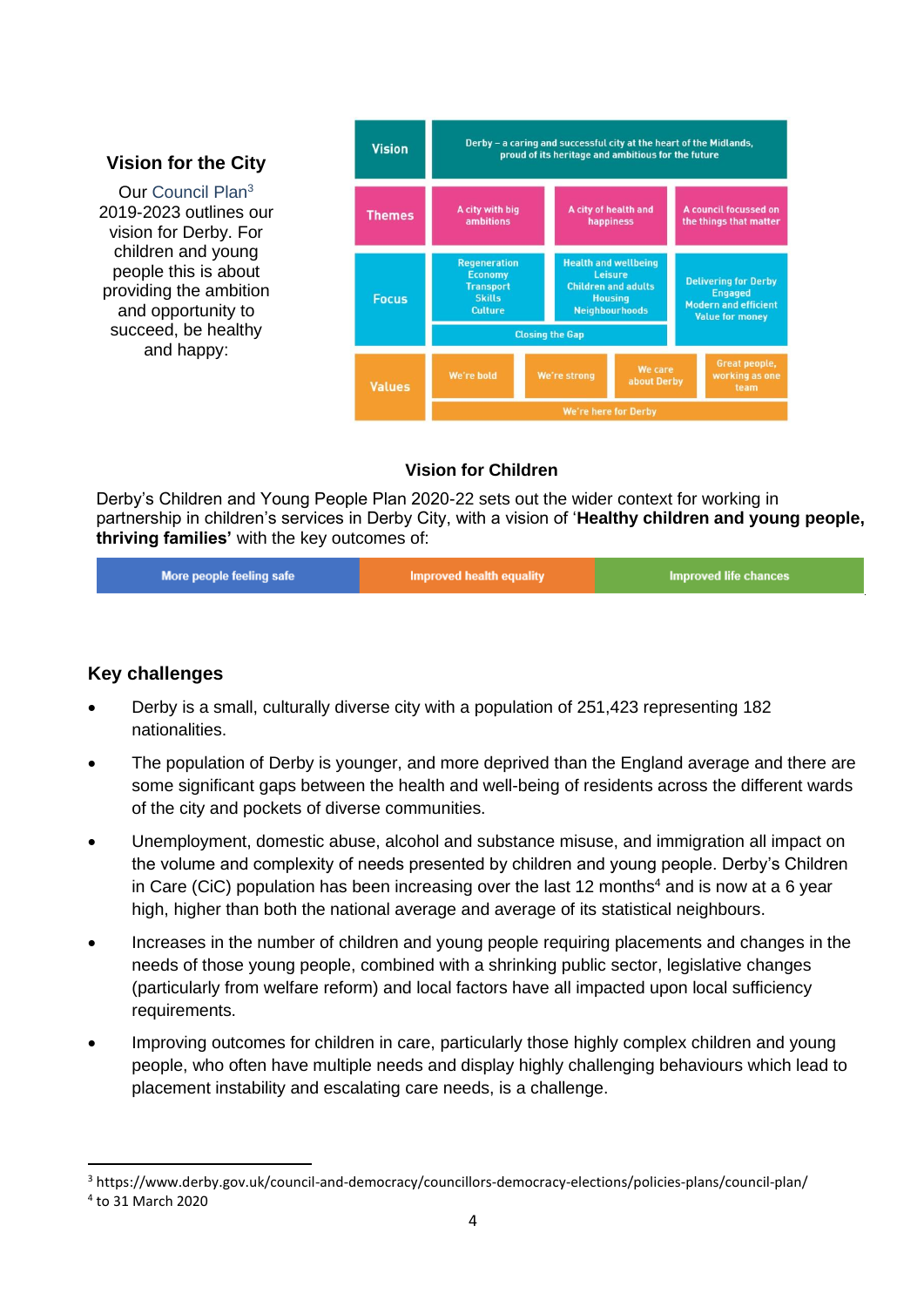## **3. Commissioning Direction**

#### **Commissioning Intentions**

#### *We aspire to provide every child and young person with the best possible local placement (where appropriate), which meets their needs, wishes and feelings and provides them with the opportunity to thrive and achieve.*

- Reduce the use of high cost placements through increased local sufficiency and by developing a wider range of placements to meet need.
- Aim to place a minimum of 75% of all children and young people 'locally', i.e. within 20 miles of the centre of Derby. For those placements made outside of the local area, we will strive to ensure equality of service offer,
- Listen to the voice of children and young people and use their feedback to inform and influence services
- Secure the best possible placement for every child and young person, considering their needs and wishes,
- Drive to measure children and young people's outcomes across all placements, developing an understanding of what does and does not work and acknowledging when something needs to change, and
- Continually review our offer, practice and commissioning activity in light of changing demographics, need, feedback and constraints.

#### **Key sufficiency challenges**

- ➢ **The number of children coming into care continues to rise.**
- ➢ **There is difficulty securing local foster and residential placements - more young people are placed 'at a distance' than we would like.**
- ➢ **There is difficulty finding foster placements for young people with complex and challenging behaviour and needs, particularly teenagers, and for households which reflect the background of our children.**
- ➢ **More placements are needed for large sibling groups, and specialist placements for those with complex needs such as risk of:**
	- ➢ **Child Sexual Exploitation**
	- ➢ **Offending behaviours**
	- ➢ **Physical and learning disabilities and**
	- ➢ **Mental health issues such as self-harm, and drug use.**
- ➢ **There are reducing numbers of 'in-house' fostering households.**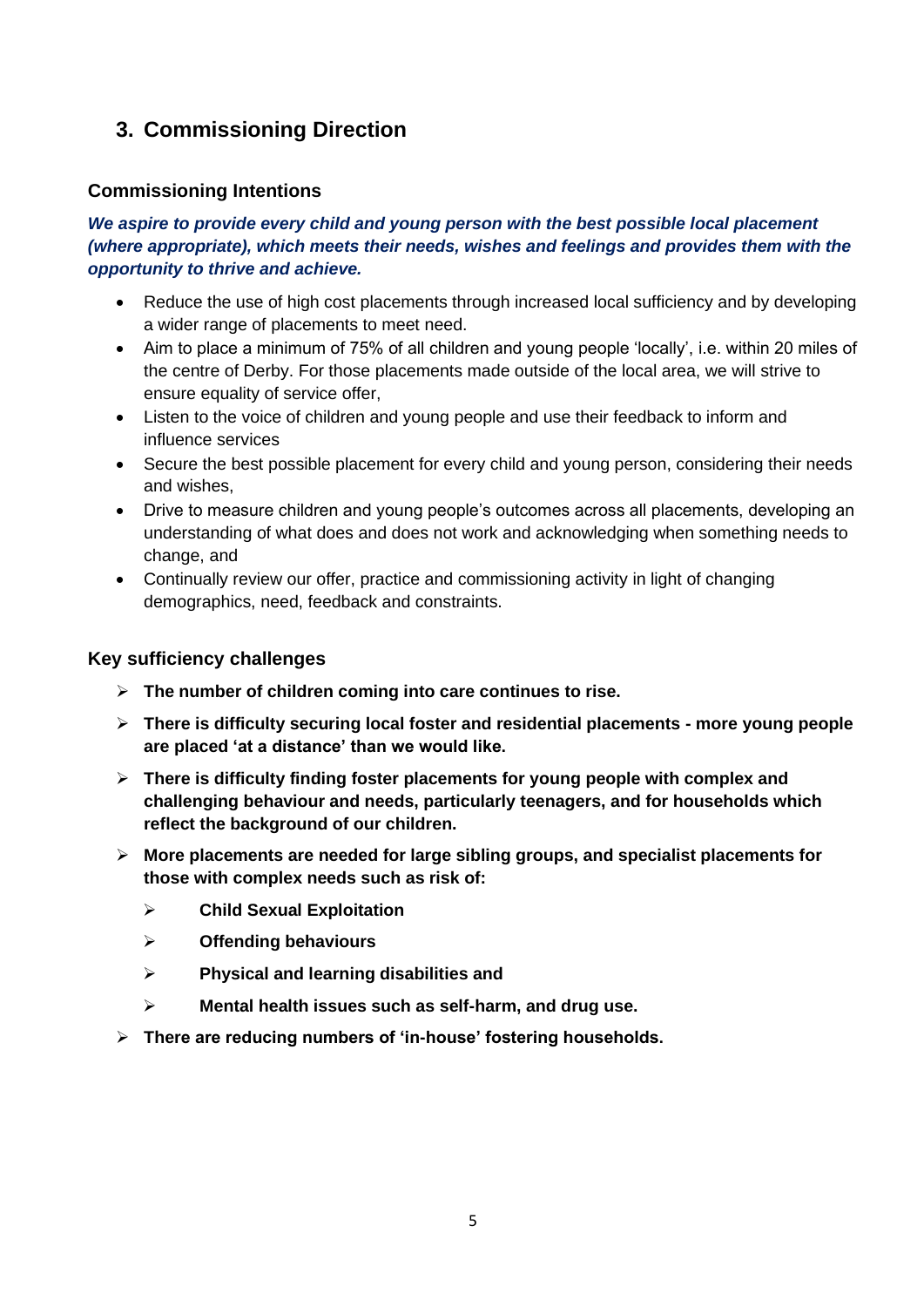### **Commissioning Strategy**

#### • **Make best use of all existing provision**

All placements referrals are routed through the One Stop Shop, the single point of access for referrals for any placement type. Placements are always sought with in-house provision prior to considering services from external providers and includes residential homes, foster placements and supported accommodation.

We work closely with our in-house provision determine local availability: The Council operates children's homes which are focussing on supporting our young people to achieve independence to adulthood by linking into other services and volunteering networks, supporting transitioning into the community where possible. There is also a Corporate-wide initiative to increase the number of inhouse foster carers through attracting and retaining carers.

#### • **Ensure consistent, quality and cost effective provision**

Our focus is ensuring good outcomes - best value, driving up quality and ensuring early intervention leading to de-escalation of need and greater placement stability for better outcomes for our children and young people. We recognise that partnerships and collaboration with providers is key to achieving these aims.

A monthly Residential Panel reviews and explores care plans for step down for children/young people in Residential Care and have recently produced guidance for staff in relation to unregulated placements (Unregulated Placements Guidance).

#### • **Apply a range of commissioning approaches**

We continue to work with internal and external provision and commission through a range of mechanisms (such as frameworks, Dynamic Purchasing Systems, block and spot contracts) to ensure availability, quality and best value of services.

Commissioning approaches will be council specific and/or via regional/sub-regional partnerships addressing common needs and challenges. All commissioning will be strategic and needs-led, with robust procurement and contracting. There will be a drive for collaboration between partners, commissioners, the market and children and young people, to develop an outcomes focused market.

#### • **Work with providers**

We know that sometimes our commissioning approach may be difficult for providers, and by active market engagement we want to work better together. We will regularly meet with providers and listen and respond to the sector. The D2N2 framework has been developed in partnership.

#### • **Listen to the voice of the child**

We will work directly with service users, the Children in Care Council<sup>5</sup> and network for Care Leavers when undertaking commissioning or development activity to ensure their views are central to decision making, and seek views from Social Workers and Independent Reviewing Officers and to understand the individual needs, wishes and feelings of children and young people when sourcing individual placements<sup>6</sup>.

When asked what makes a good foster or children's home placement, the children and young people told us they want a homely and friendly placement.

<sup>5</sup> www.derby.gov.uk/health-and-social-care/children-and-family-care/children-in-care/children-in-care-council/

<sup>6</sup> www.derby.gov.uk/council-and-democracy/your-voice-children-young-people/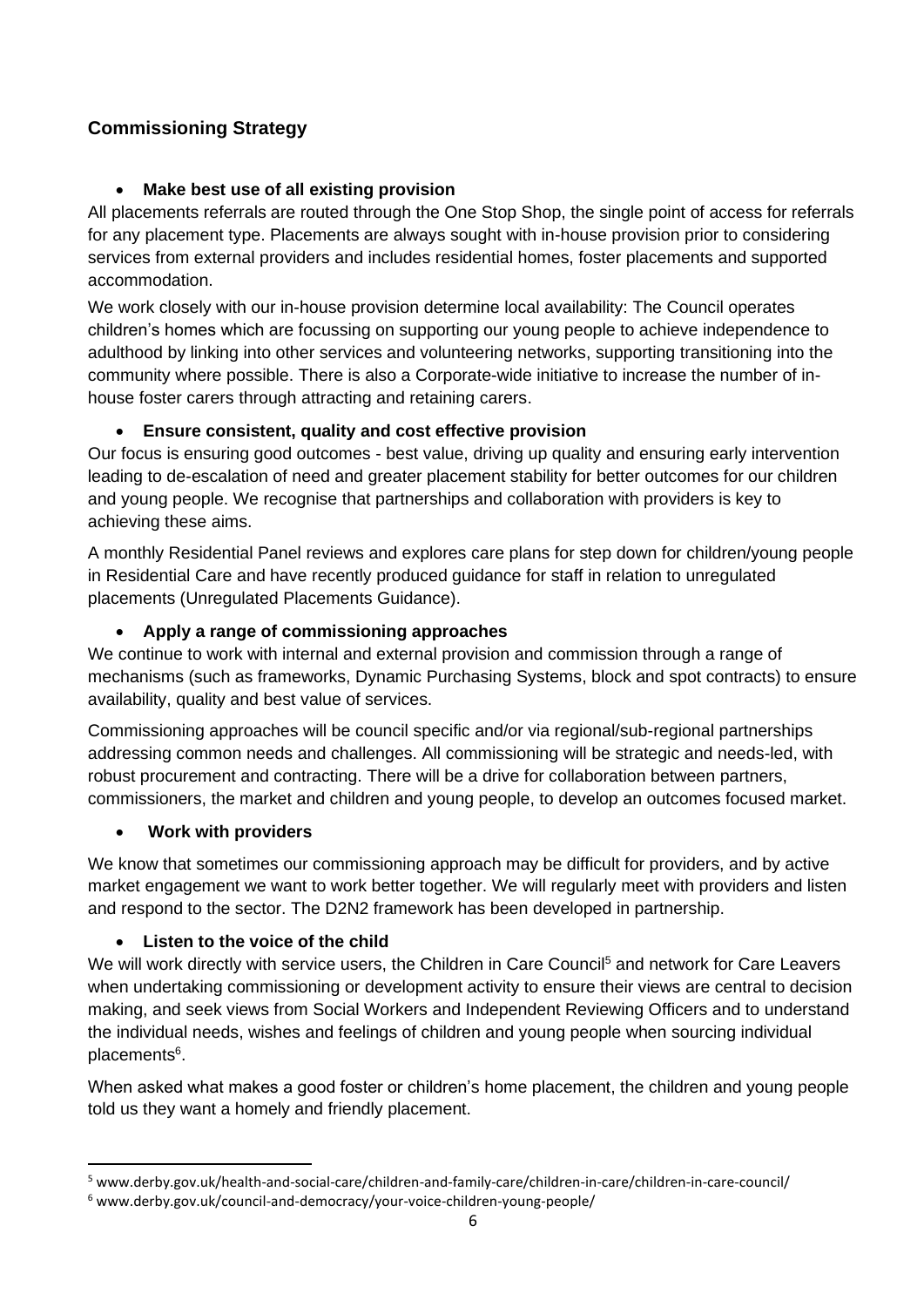*They were clear that they want to be listened to and have a say in their care, and emphasised the importance of having a robust health and safety in place at the placement. They told us they want a supportive and nurturing environment, where they feel safe and cared for and want to be able to talk to their foster carers and residential staff about their problems and have carers that are encouraging, caring and will give them good advice.*

#### • **Jointly commission**

We will continue to build upon strategic relationships with other local authorities to achieve greater regional and sub-regional collaboration for future commissioning. We aim to inform, share intelligence, derive learning and best practice, achieve economies of scale and consistency from activity and develop a strong collaborate market position.

Local authorities deploy significant resources on placements for a small number of the most complex children and young people and we envisage being better able to meet these needs by working collaboratively.

- We source IFA and Childrens Homes placements through the D2N2<sup>7</sup> CiC framework (see *D2N2 CiC Market Position Statement 2019*<sup>8</sup> *)*.
- D2N2 have formed a Regional Adoption Agency hosted by Nottinghamshire County Council and accepting adopters from across the East Midlands.
- Through external investment funding across DN2 we are delivering STARs, an outcomes based initiative supporting children and families where there is de-escalation from residential care, foster placements at risk of breakdown, reunification of children with primary carers / birth family, and providing Edge of Care services.
- We are currently working with D2N2 on:
	- o Specialist provision to support young people with complex needs.
	- $\circ$  Block contracts with providers to deliver specialist, high needs placements.
	- o Supported Accommodation provision.
- Our Emotional Health and Wellbeing Service for Looked After Children has recently been jointly commissioned with NHS Derby and Derbyshire CCG and Derbyshire County Council.
- We continually seek to joint plan and commission across Health, Education and Social Care<sup>9</sup>, sharing accountability, driving efficiencies, outcomes and preventing duplication.
- Our Integrated Commissioning Strategy and SEND Joint Commissioning Strategy outline our Priorities, Commissioning Principles and joint commissioning governance across local area to achieve this.

### • **Local Placements for Local Children**

Where appropriate, the aim is for children and young people to remain living locally<sup>10</sup>, taking into consideration maintaining a young person's educational, health, social and cultural connections and access to resources. The ambition is for 75% of all CiC to be placed locally. At 31st March 2020, of all CiC placed with external providers, 61% were placed within 20 miles of Derby, rising to 69% within 20 miles when considering all placements.

<sup>7</sup> D2N2 includes Derby City Council, Derbyshire County Council, Nottingham City and Nottingham County Council

<sup>8</sup> [www.derby.gov.uk/health-and-social-care/children-and-family-care/children-in-care/care-leavers-children-in-care/](http://www.derby.gov.uk/health-and-social-care/children-and-family-care/children-in-care/care-leavers-children-in-care/)

<sup>&</sup>lt;sup>9</sup> Children and Families Act 2014 - Joint commissioning for CYP with Special Educational Needs and Disabilities

<sup>&</sup>lt;sup>10</sup> We define a 'local' placement as anywhere within a 20 mile radius from Derby City Centre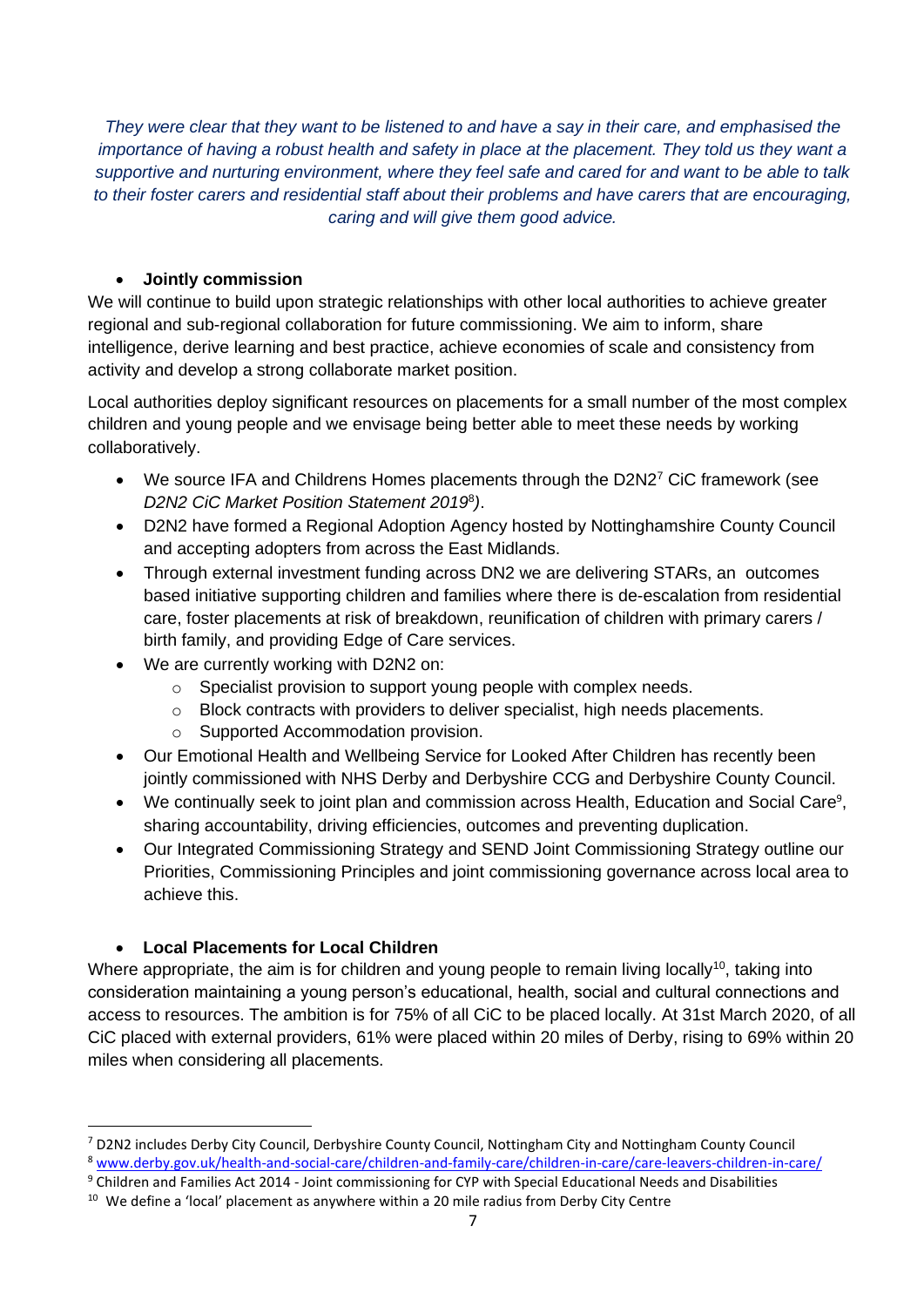Where it is not possible to secure a local placement, the remaining matching criteria will be prioritised and we will evidence that it has done all that is reasonably practicable to secure a suitable placement.

This is a key area of focus going forward.

#### • **Innovate**

We will continually review the needs across our areas and consider commissioning differently; different services or in a different way. We have been successful in applying for social investment funding for a SIB with DN2 partners, which focuses on social funding and outcome based commissioning. We are reviewing our approach to providing inhouse accommodation, focussing on a range of provision. We have undertaken a full review of our approach to fostering recruitment, resulting in a Corporate priority focus.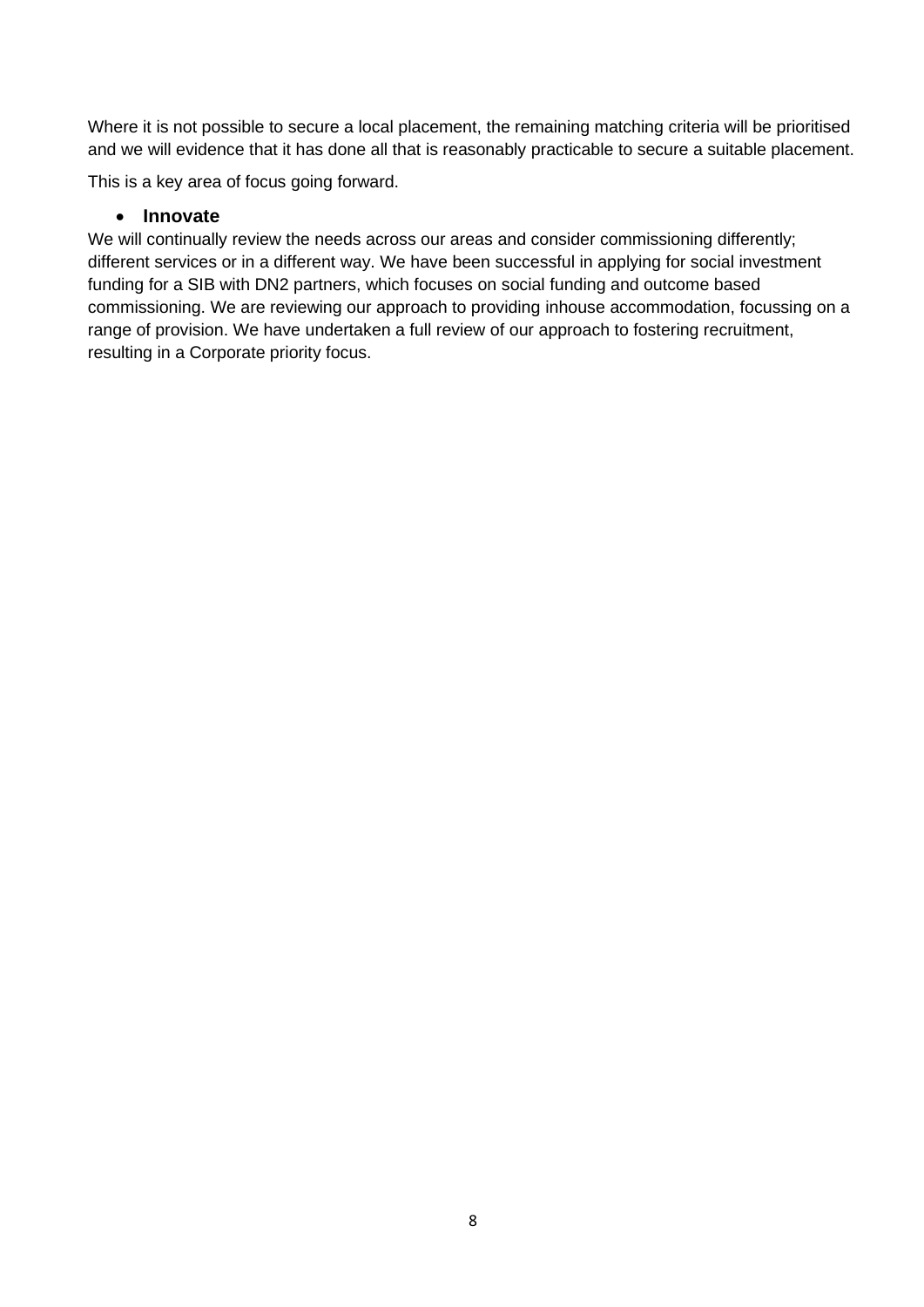## **4. Recommendations to improve sufficiency**

#### 1 **Best use of existing provision**

- Reconfigure inhouse Children's Homes to best meet needs, demands and matching, including cluster and homes supporting transition to adulthood
- Make best use of inhouse availability and occupancy information
- Increase the availability of in-house foster carers through Corporate Fostering Recruitment approach, payments for Skills and holistic packages of support
- Develop specialist inhouse foster carers (Permanency scheme)
- Development of in-house semi-independent provision

#### 2 **Consistent, quality and cost effective value for money provision**

- Regular review of placements (ongoing)
- Improvement in efficiency of contracting, quality assurance and supporting processes (ongoing)

#### 3 **Applying a range of commissioning approaches**

- Consideration of block contracts for provision in the local area
- Assess the impact of the Outcomes based STARs model

#### 4 **Working with providers**

- Improvements to payment systems (ongoing)
- Regular provider forums and meetings (ongoing)

#### 5 **Joint Commissioning**

- Assess the impact of the D2N2 framework for CiC placements to improve access to local placements
- Supporting the needs of UASC by regional recruitment of UASC-specific carers
- For D2N2 (phase 2) to meet the needs of CiC with block contracts for emergency provisions for fostering and residential placements
- Consider join-up of local sufficiency availability data
- Consider emerging health needs for UASC
- Assess the impact of the recently joint commissioned Emotional health and wellbeing service for CIC, supporting placement stability.
- Continue to work with partners in health to commission and fund appropriate placements for children in care who have complex health needs with supportive joint funding arrangements/pooled budgets where appropriate

#### 6 **Local placements for local children**

- Support delivery of outcome based initiatives for children in care and on the edge of care (ie remain with family, reunification to family, stabilisation with carers, step down from residential), working with partners through a social impact bond**.**
- Work with local providers on local provision for Derby's young people
- Work with our inhouse residential provision to maximise opportunities for placing by better placement matching plans
- Review current model of Supported Accommodation, ensuring it best meets need in light of local changing demands

#### 7 **Innovation**

- Use of more targeted early help interventions for edge of care
- Use of Social investment for outcome based commissioning
- Consider further benefits from leveraging a D2N2 approach
- Undertake a LEAN review of the placements process.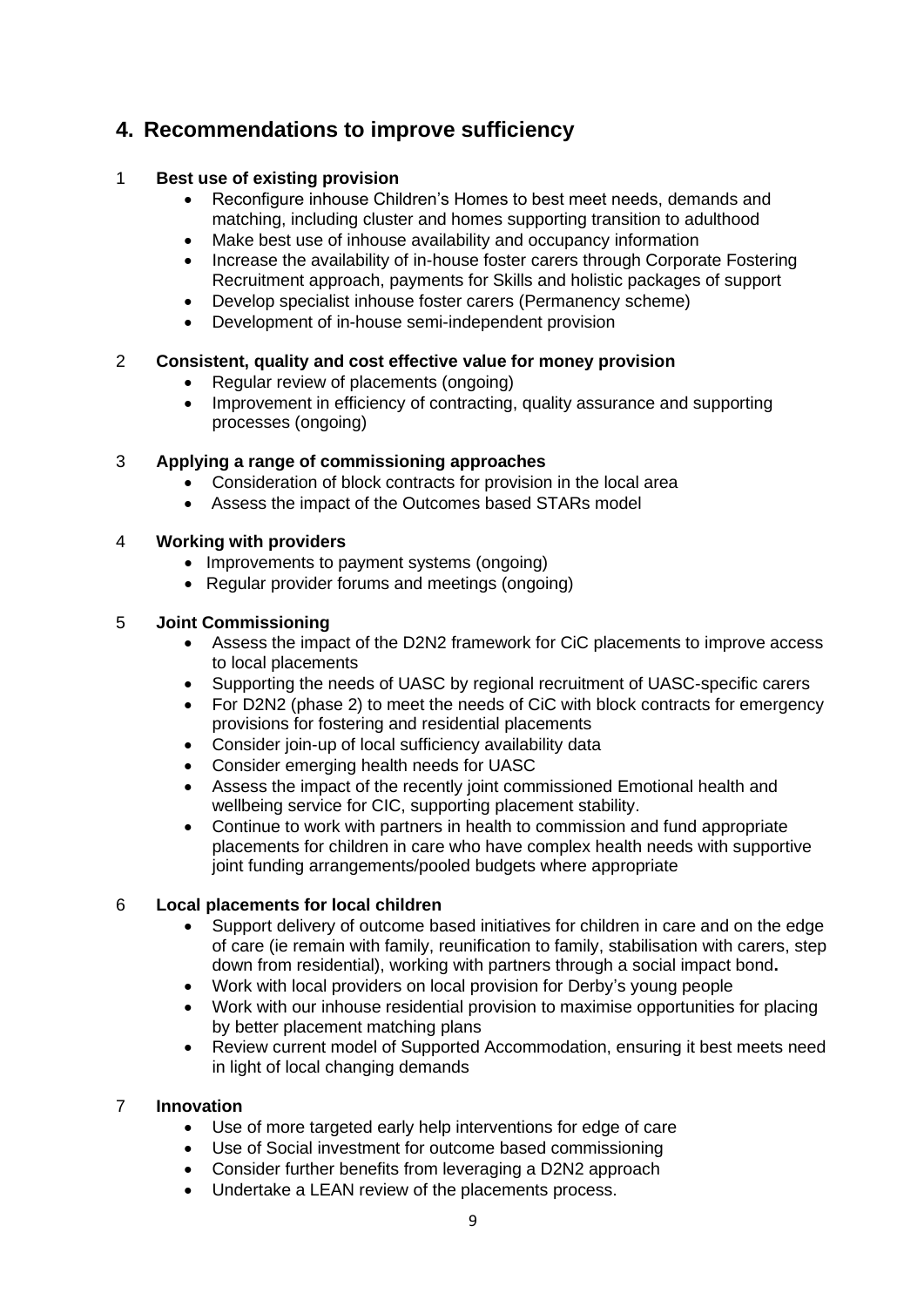## **Appendix 1: Children in Care Population Analysis** (as at 31 March 2020)

#### **Number of Derby Children in Care**

**The number of children in care in Derby continues to rise,** from 562 at the end of March 2019 and 588 at the end of March 2020 and expected to further increase to March 2021. It has increased further to 640 as at 31 December 2020.



#### **Age and Gender**

There has been an **increase in the percentage of children aged under 1**. During 2019-20, 21% of all the new admissions related to babies under 1. This is a slight increase from 20% seen in 2018-19.

**Young people aged 10-15 years are the largest age group for entering care** and this group has the largest percentage of children (40%). This is currently 26% for 2020-21 to date.

**A total of 68 young people aged 16 or 17 were admitted into care**, equating to **23% of all admissions into care during 2018-19***.* **This was mainly due to the increase in UASC***.* A total of 27 young people aged 16 or 17 were admitted into care in 2019-20 (12%), a decrease. This is currently 7% for 2020-21 to date. **This is mainly due to a decrease in UASC***.* 

Of the 588 children in care at 31st March 2020, 53.7% were male.

#### **The number of white british children entering care has reduced, with all other ethnicity groups increasing.**

Approximately 25% of Derby's population are from Black and minority Ethnic (BME) communities. There is a disproportionate increase in numbers of children coming into care from the Roma community originating from Eastern Europe.

#### **Ethnicity of Children in Care at 31 March 2020**

| <b>Ethnic Origin</b>          | <b>Percentage</b> |
|-------------------------------|-------------------|
| Asian or Asian British        | 6.8%              |
| <b>Black or Black British</b> | 4.8%              |
| Dual Heritage                 | 13.1%             |
| Gypsy/Roma                    | 9.0%              |
| <b>White British</b>          | 58.2%             |
| <b>White Other European</b>   | 5.8%              |
| Other                         | 2.4%              |
| Total                         | 100%              |

- 74.0% of all placements are with a Foster Carer compared to a national average of  $75\%$ .<sup>11</sup>
- 75.9% of the foster placements are with an IFA whilst 24.1% are with a DCC foster carer. DCC foster care provision remained stable with 105 placements for 2019- 20.

<sup>&</sup>lt;sup>11</sup> DfE Children looked after in England (including adoption and care leavers) year ending 31 March 2014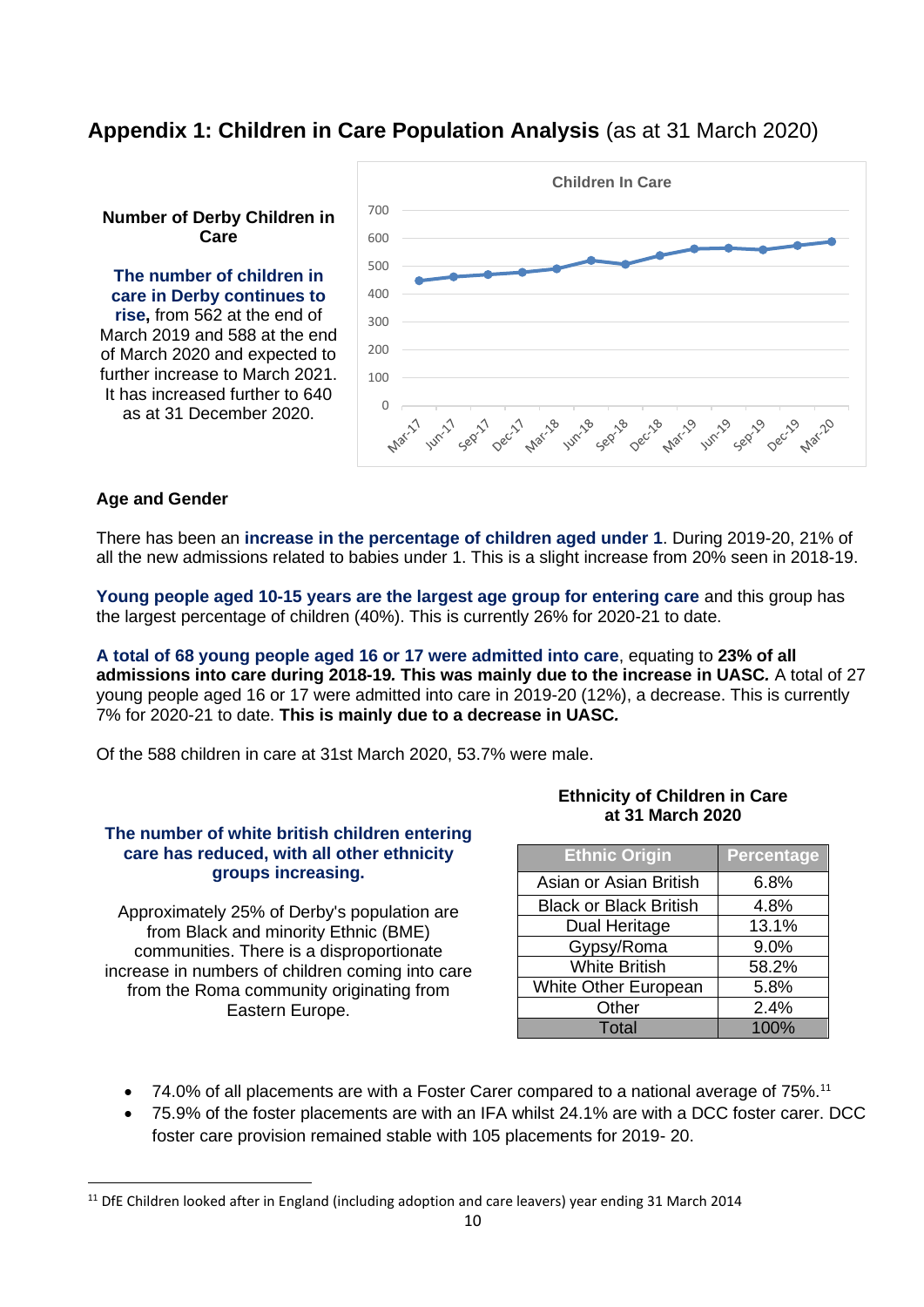- Overall Independent provision for all placement types has increased to 74.7%. The quarterly average on this particular dataset is 69.8%.
- This directly correlates with an increase in the numbers of children in care and reduction in the number of inhouse foster carers.



**Independent Foster Agency placements** [Also see *D2N2 Placements Market Position Statement*<sup>12</sup>]

<sup>&</sup>lt;sup>12</sup> D2N2 Placements Market Position Statement available at [https://www.derby.gov.uk/health-and-social-care/children](https://www.derby.gov.uk/health-and-social-care/children-and-family-care/children-in-care/care-leavers-children-in-care/)[and-family-care/children-in-care/care-leavers-children-in-care/](https://www.derby.gov.uk/health-and-social-care/children-and-family-care/children-in-care/care-leavers-children-in-care/)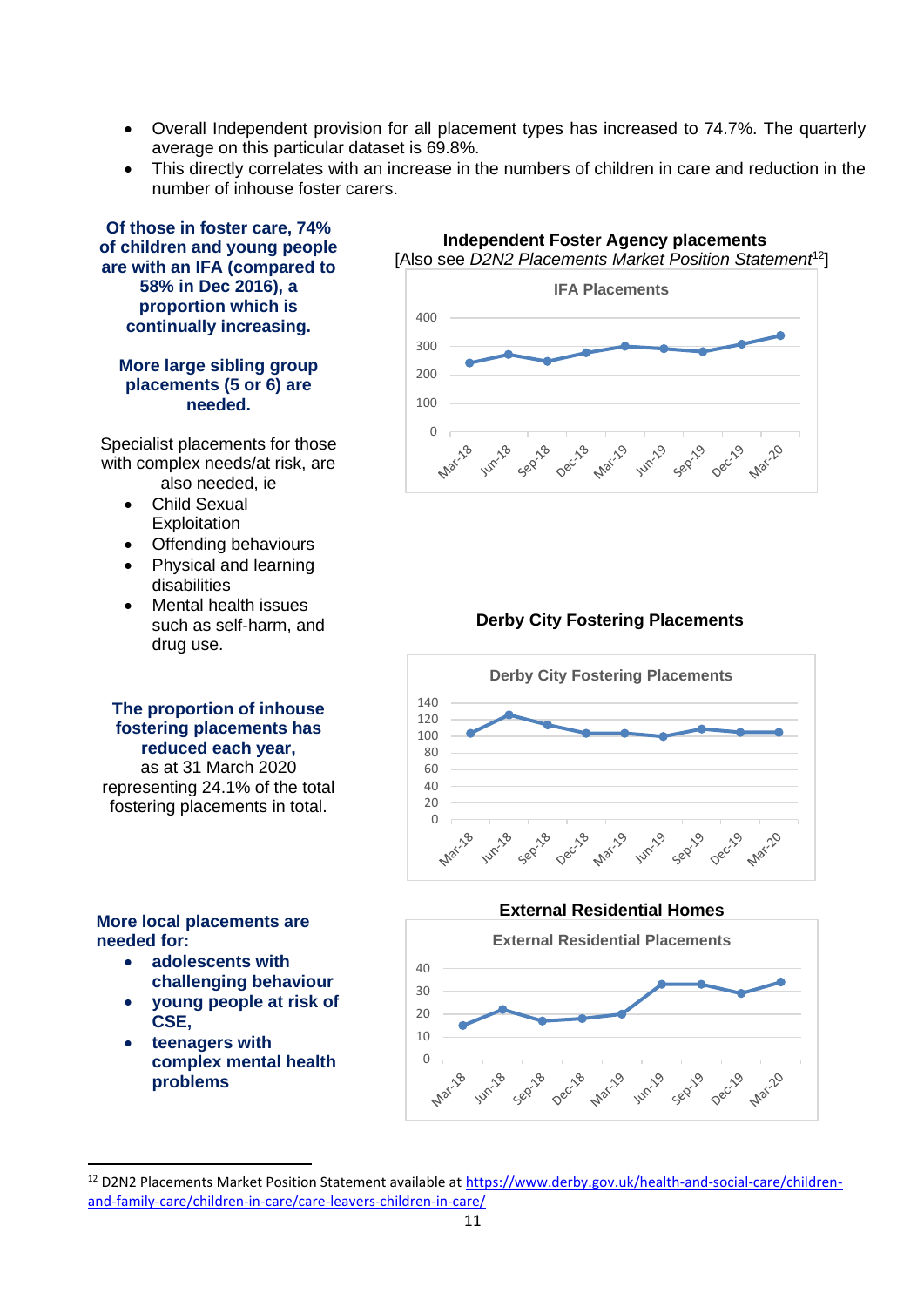| Derby City Council homes are         |
|--------------------------------------|
| currently rated by OFSTED at last    |
| full inspection as:                  |
| 3 x Good, 1 x Requires               |
| Improvement.                         |
| Assurance visits have been           |
| undertaken during 2020.              |
| Inhouse provision is being           |
| expanded to include transition flats |
| and homes.                           |
|                                      |

#### **Internal Residential Homes (as at 31 December 2020)**

| Provision                      | <b>Number of Places</b> |
|--------------------------------|-------------------------|
| Home A                         |                         |
| Home B                         |                         |
| Home C                         |                         |
| Home D                         | n/a                     |
| Home E (specialist disability) | 5                       |
| Total                          | 18                      |

#### **Secure**

<5 young people were placed in Secure Units, YOI or Prison, a decrease from 7 young people at 31st March 2019. Secure settings are provided for young people with high level needs that have required a secure placement at a distance from Derby City to ensure their safety.

#### **Semi-independent provision**

A Supported Accommodation Dynamic Purchasing System (Previously Housing Framework) and Nottingham City High Needs framework are used to support 16 and 17 year olds (children in care/children in need 16/17 years and Leaving Care. Support packages range from 5 hours to 25 hours.

#### **There was a significant rise in late 2018/19 from Unaccompanied Asylum Seeking Children (UASC) which has since reduced.**

As at 31 March 2020, there were 95 placements in total comprising 83 Children in Care (inclusive of 47 UASC) and 12 Children in Need.  $\begin{bmatrix} 20 \\ 0 \end{bmatrix}$ 

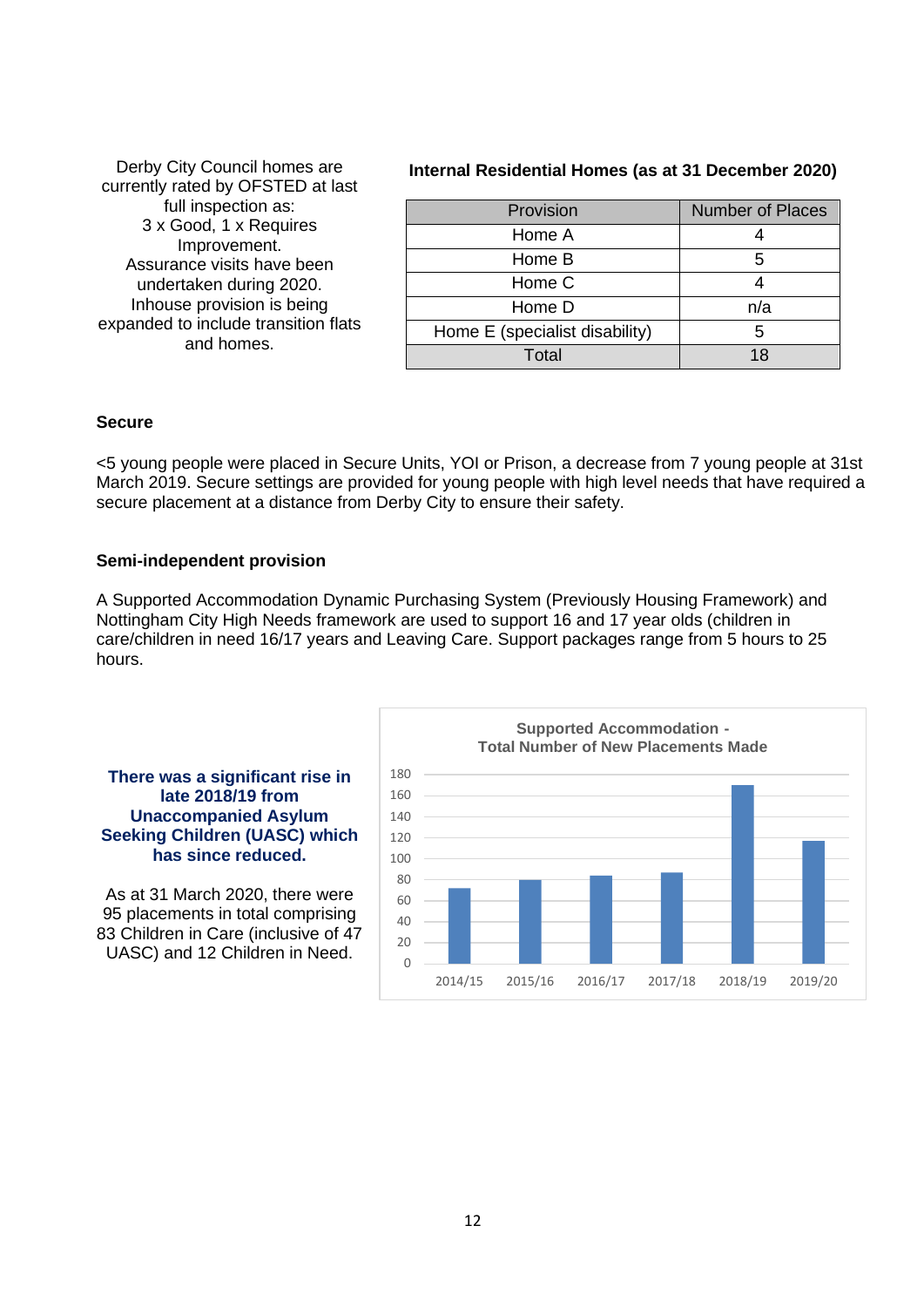#### **Where are our Children in Care?**

#### **60.3% of all Derby's children in care cohort are placed outside the Derby City Council local authority boundary; this includes those placed in Derby City Council and independent provisions.**

Due to the compact nature of Derby, we also consider the distance of young people over twenty miles as a key indicator.

As at 31 March 2020, there were 588 Children in Care. Of these, 358 children were placed within 20 miles of Derby City and 193 placed within the City boundary.

#### **Children in Care placed in foster, residential and semi-independent placements both through local authority and private provision as of 31 March 2020.**



As at February 2021, there were 104 LAC placed in Derby by other Local Authorities. Of these, 44 were placed in residential settings/supported accommodation and 60 in fostering placements.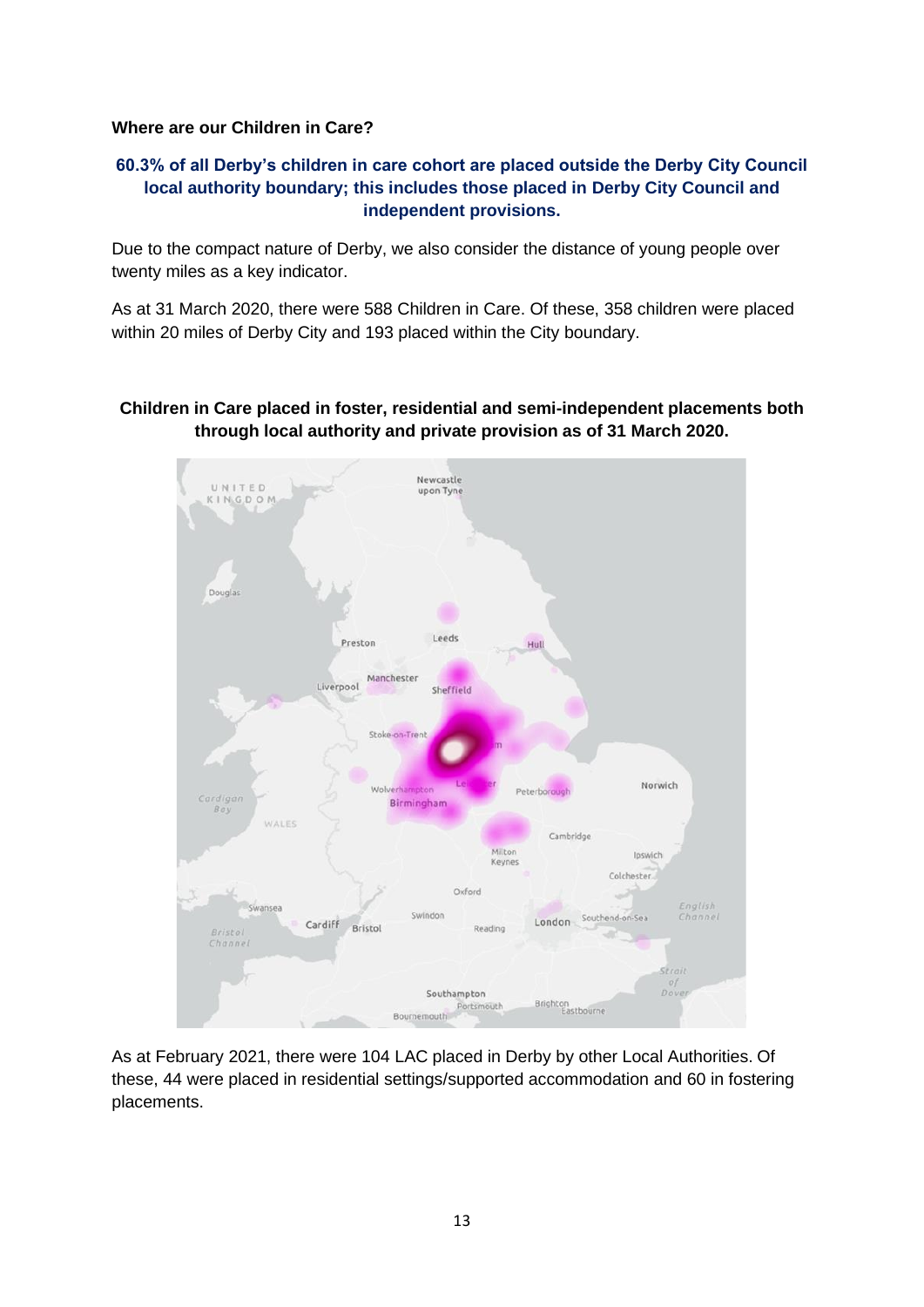## **Appendix 2: References**

In developing this Strategy and on-going plan for sufficiency, Derby City Council is mindful of the regulatory and legislative requirements. These include:

- Care Planning, Placement and Review Regulations 2011
- Fostering Regulations (2011) and Minimum Standards (2011)
- Adoption Regulations (2014) and Minimum Standards (2011)
- Children's Homes Regulations 2001, amended 2013
- Children and Families Act 2014
- Staying Put guidance, Planning Transitions to Adulthood for Care Leavers, 2014
- The State of the Nation Children in Care and Care Leavers Survey 2015
- The Children Act 1989 and the Children and Young Persons Act 2008
- Working Together to Safeguard Children 2015
- The Care Standard Act 2000
- The Children's Home's (England) Regulations 2015, including the Quality Standards (2015)
- Fostering Services (England) Regulations 2011
- The UN Convention on the Rights of the Child (Article 12)
- The National Standards for The Provision of Children's Advocacy Services 2003
- Care Planning and Fostering (Miscellaneous Amendments) Regulations 2015
- Promoting the education of looked after children 2014
- Promoting the health and wellbeing of looked after children 2015